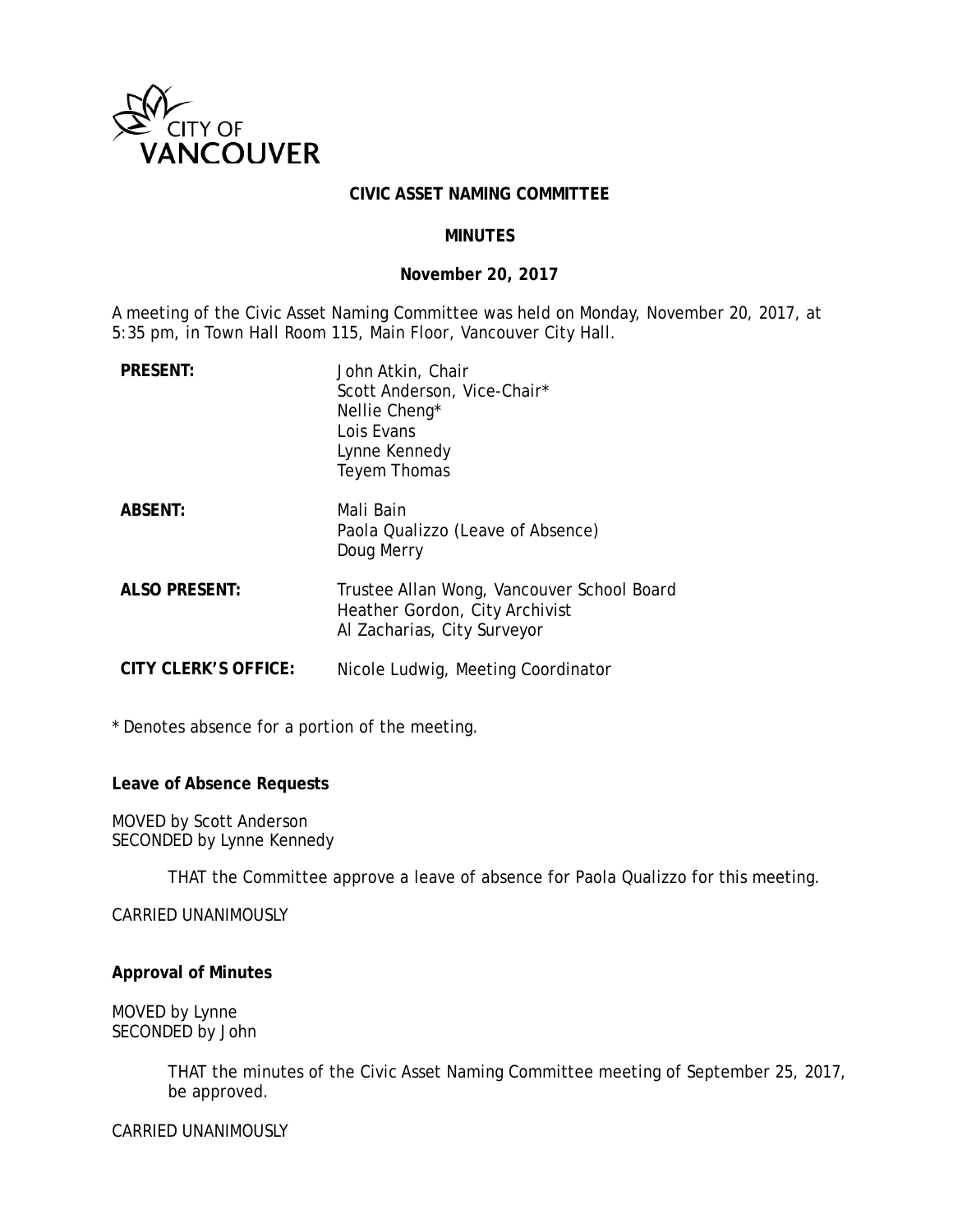# **1. 2018 Meeting Schedule**

The Committee discussed the number of regular meetings and working sessions, and noted that it might be an idea to have working sessions on different days in order that the Park and School Board Liaisons can attend. The Committee agreed to approve the first three regular meetings and the first working session for 2018, and discuss other meeting dates at the next working session.

MOVED by Lynne Kennedy SECONDED by John Atkin

> THAT the Civic Asset Naming Committee approve the following regular meeting and working session schedule for 2018, all meetings to be held at 5:30 pm:

> > **Regular Meetings Working Sessions** Monday, February 26 Monday, January 29 Monday, April 23 Monday, June 25

# CARRIED UNANIMOUSLY

# **2. Naming in the News**

The Committee discussed the following:

- Renaming petition for the City of Calgary;
- Renaming Mt. Garibaldi;
- Motion to rename Siwash Rock approved at Park Board;
- Renaming of MacDonald Elementary to Xpey';

# **3. Renaming Policy**

The City Archivist noted she is following up with Corporate Communications on the engagement strategy. The Committee agreed that, until an engagement strategy is in place, this matter is on hold.

# **4. New Asset – Plaza at City Hall**

The Chair noted there will be a new temporary plaza at City Hall and the Committee has been asked to consider a name for it.

MOVED by Lynne Kennedy SECONDED by John Atkin

> A. THAT Vivian Jung be added to the Civic Asset Name Reserve list for the lane between Harwood Street and Beach Avenue/Pacific Street.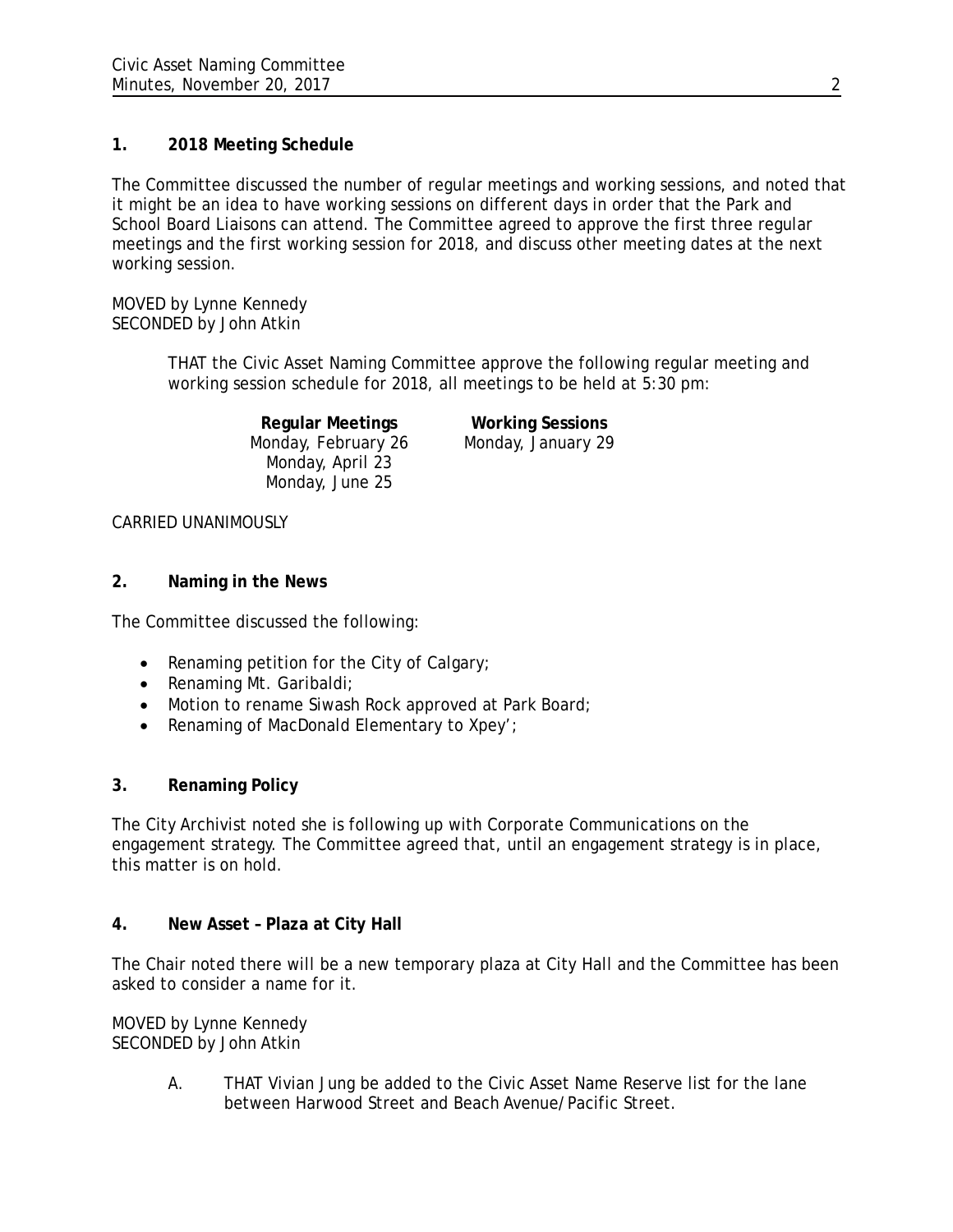- B. THAT the name Rosemary Brown be reassigned on the Civic Asset Name Reserve List to the lane between Robson and Haro Streets
- C. THAT the name Helena Gutteridge be reassigned on the Civic Asset Name Reserve List to the new temporary plaza at City Hall.

CARRIED UNANIMOUSLY

(Scott Anderson absent for the vote)

## **5. New Street Adjacent to 3580 Graveley Street**

The Committee discussed recommending a name for the new street adjacent to 3580 Graveley Street and agreed the name of the first police dog who died in the line of duty would be appropriate.

MOVED by Scott Anderson SECONDED by Nellie Cheng

> THAT "Valiant Street" be added to the Reserved Section of the Civic Asset Name Reserve List for the new street adjacent to 3580 Graveley Street.

CARRIED UNANIMOUSLY

**6. Canada 150+ Place Naming Project**

No reports.

## **7. Updates from Staff and Liaisons**

Staff noted the developer from Pearson Dogwood would like to present to the Committee and talk about potential street names. Committee members briefly discussed potential names.

The Committee also discussed Crosstown Elementary School and the potential for renaming it. Following discussion, it was

MOVED by Scott Anderson SECONDED by John Atkin

> THAT the name Alexander Won Cumyow be added to the reserve section of the Civic Asset Name Reserve List for any asset.

CARRIED UNANIMOUSLY (Nellie Cheng absent for the vote)